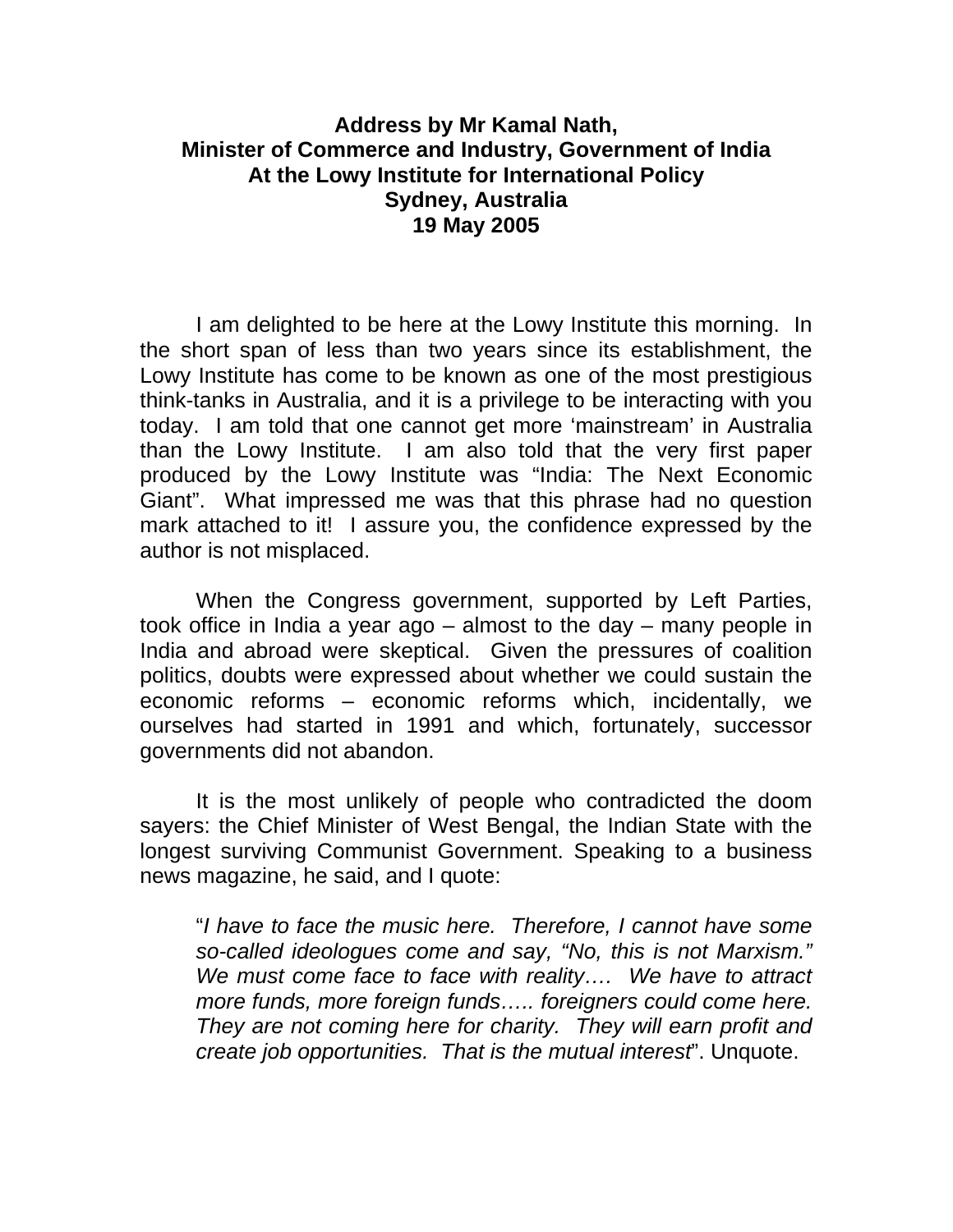After these words of a Communist Chief Minister you can make some estimate of the economic climate in India and our responsiveness to foreign investment. I can safely assert that wooing FDI is an integral part of the economic strategy not just of the Central Government, but also of the State Governments. You have a federal system in Australia, and you, more than any one else, can appreciate how important it is to have the States on board.

 As I speak about the investment environment in India, I would like to reiterate one simple fact: economic reforms in India are irreversible. The India of 15 years ago is vastly different from the India of today. Our reform programme has transformed policies in the investment, monetary and trade sectors. The Indian economy is growing at 7% per annum on a sustained basis. Our foreign exchange reserves are a healthy 200 billion Australian dollars. All this has not come easily to us. We have struggled within the confines of a fiercely alive and robust –should I say raucous? – democracy. But Indians today recognize the value of globalization, and a distinguishing feature of our reform process has been its continuity, based on a broad consensus.

 As a country we have often been pilloried for our FDI policy. We have been told we are too bureaucratic; we have been told that we are poor cousins to China, and we have been told that our sectoral caps for FDI are restricting growth. We have also been told that our infrastructure puts foreigners off. For those of you who still think this way, I would like to share the findings of the annual research survey conducted by the global consulting firm AT Kearney. The study polled CEOs and top decision-makers of the world's largest  $1000$  firms. In 2002, India was the  $15<sup>th</sup>$  most attractive FDI destination worldwide. In 2003, India moved up to the  $6<sup>th</sup>$  spot. In 2004 we moved to number 3.

 In fact, India has one of the most liberal FDI policies in the developing world. Practically all sectors, barring a few sensitive ones (such as atomic energy and gambling) are prohibited for FDI. Where equity caps exist, these are being reviewed and our attempt is to do away with them completely, except in a few sensitive areas where we will have to adopt a policy of gradualism. Most recently we have opened up the construction-development sector; and even the retail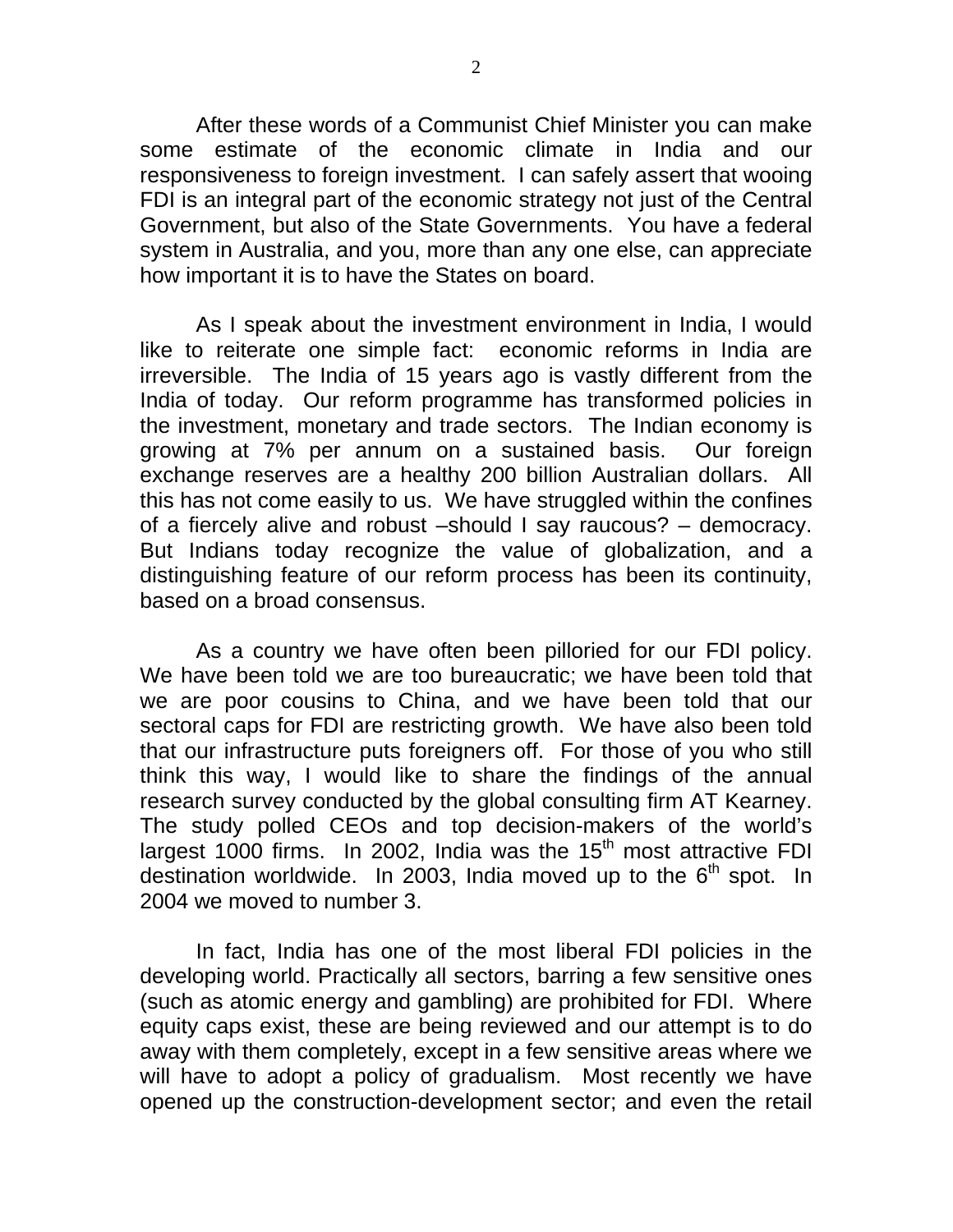sector – till now regarded as a holy cow – is under examination for constructing an India-specific model, a model that creates new job opportunities rather than one which displaces our mom-and-pop stores. In FDI we are looking for greenfield investment – investment that creates employment, investment that brings in technology, and not just investment that replaces Indian capital.

 In India, our one billion people are our greatest strength. We have got around the population problem, and now our demographic growth rate is less than 2%. We have a literacy rate of 70% (up from a mere 15% at Independence). We have engineering and management institutes which can hold their own against the best in the world. (And, of course, we also have cricket – not to speak of the English language!) Our objective is how to leverage our social strengths into economic gains. We want to bring economic prosperity to our people, and bring it fast. We no longer dream of a better life for our grandchildren or children – we want a better life for ourselves. Rapid economic development within our own lifetime is what we seek.

 India has emerged as an across-the-board low cost base, attractive enough for multinationals to relocate in our country. A survey of foreign companies conducted by FICCI in 2004 showed that 77% of foreign companies in India were making profits, while another 9% were breaking even. (The remaining 14%, I think, were about to make profits!).

 I want here to once and for all correct the misconception that India is poor in manufacturing. This implication is conveyed as a backhanded compliment which goes something like this: 'India is the Back Office of the world, while China is the world's Factory'. While complimenting us on our expertise in Services, the implication is that we are poor in manufacturing. This is far from the truth. Of course, we are good in Services & Business Process Outsourcing, but that does not mean that we lag behind in manufacturing skills. In sectors like auto-components, chemicals, apparels, pharmaceuticals and jewellery we can match the best in the world. We have the skills, we have the positive environment and attitude. All we want is investment & better technology. Today few other countries have embraced